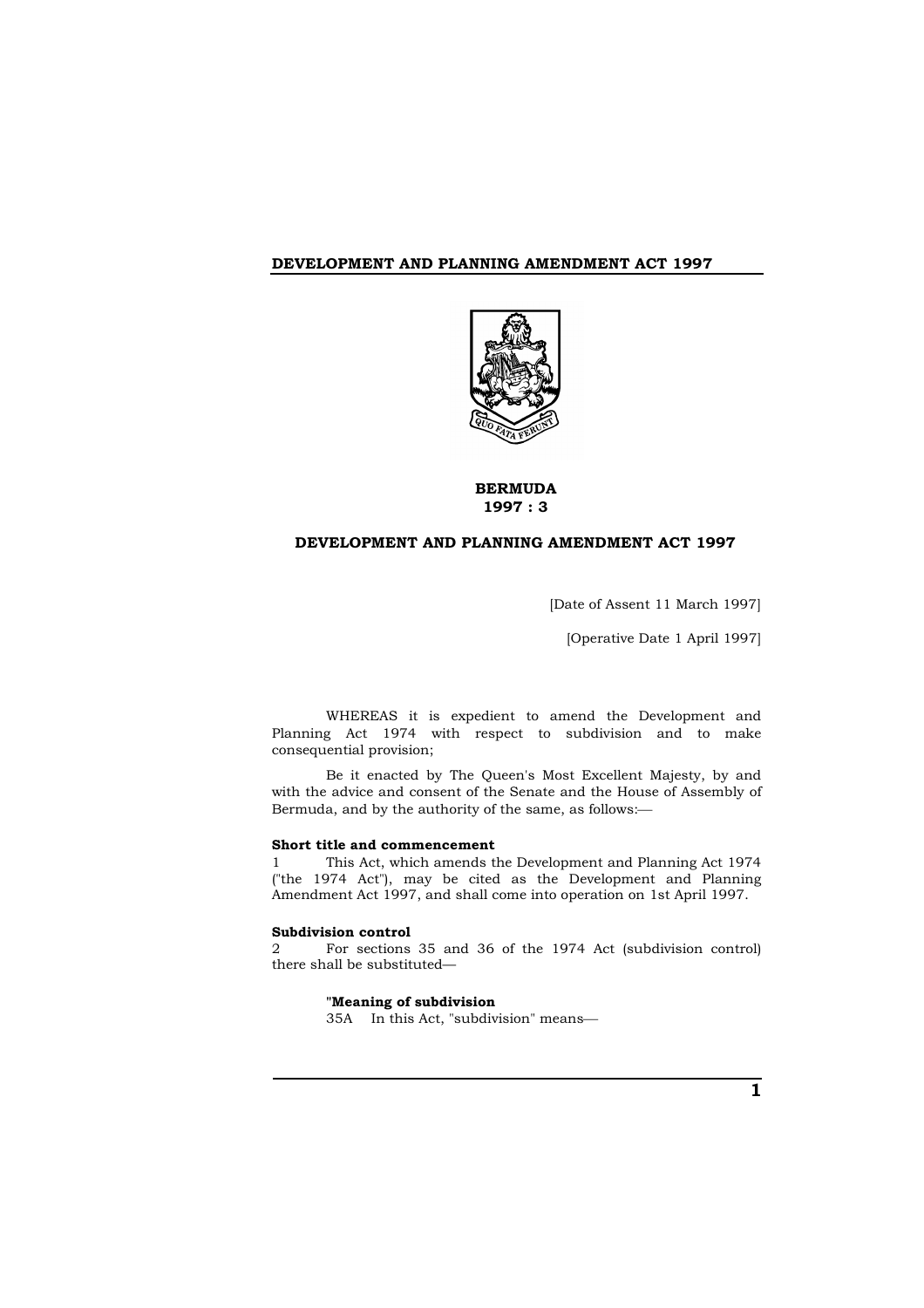- (a) any conveyance of land by way of a deed or transfer,
- (b) the granting, assigning or exercising of a power of appointment with respect to land,
- (c) the mortgaging or charging of land,
- (d) the entering into of an agreement of sale and purchase of land, or
- (e) the entering into any agreement which has the effect of granting the use of or right in land directly or by entitlement to renewal for a period of twenty-one years or more;

and "person subdividing" shall be construed accordingly.

# **Planning permission required for subdivision**

35B (1) Subject to this section, planning permission is required for any subdivision of land.

(2) Planning permission for subdivision of land is not required

- (a) where the person subdividing does not retain the fee or the equity of redemption in, or a power or right to grant, assign or exercise a power of appointment with respect to, any land abutting the land that is being subdivided;
- (b) where the land or any use of or right therein is being acquired or disposed of by the Government; or
- (c) where the land or any use of or right therein is being acquired solely for the purpose of providing a right of way to a statutory undertaker for a transmission line, pipe, or a pipeline and associated works;

but in the case mentioned in paragraph (b), a final plan of subdivision shall, on completion of the transaction, be submitted to the Minister by the Minister responsible for the land in question.

(3) Subdivision in contravention of subsection (1) shall not create or convey any interest in land; but this subsection shall not affect an agreement entered into subject to the express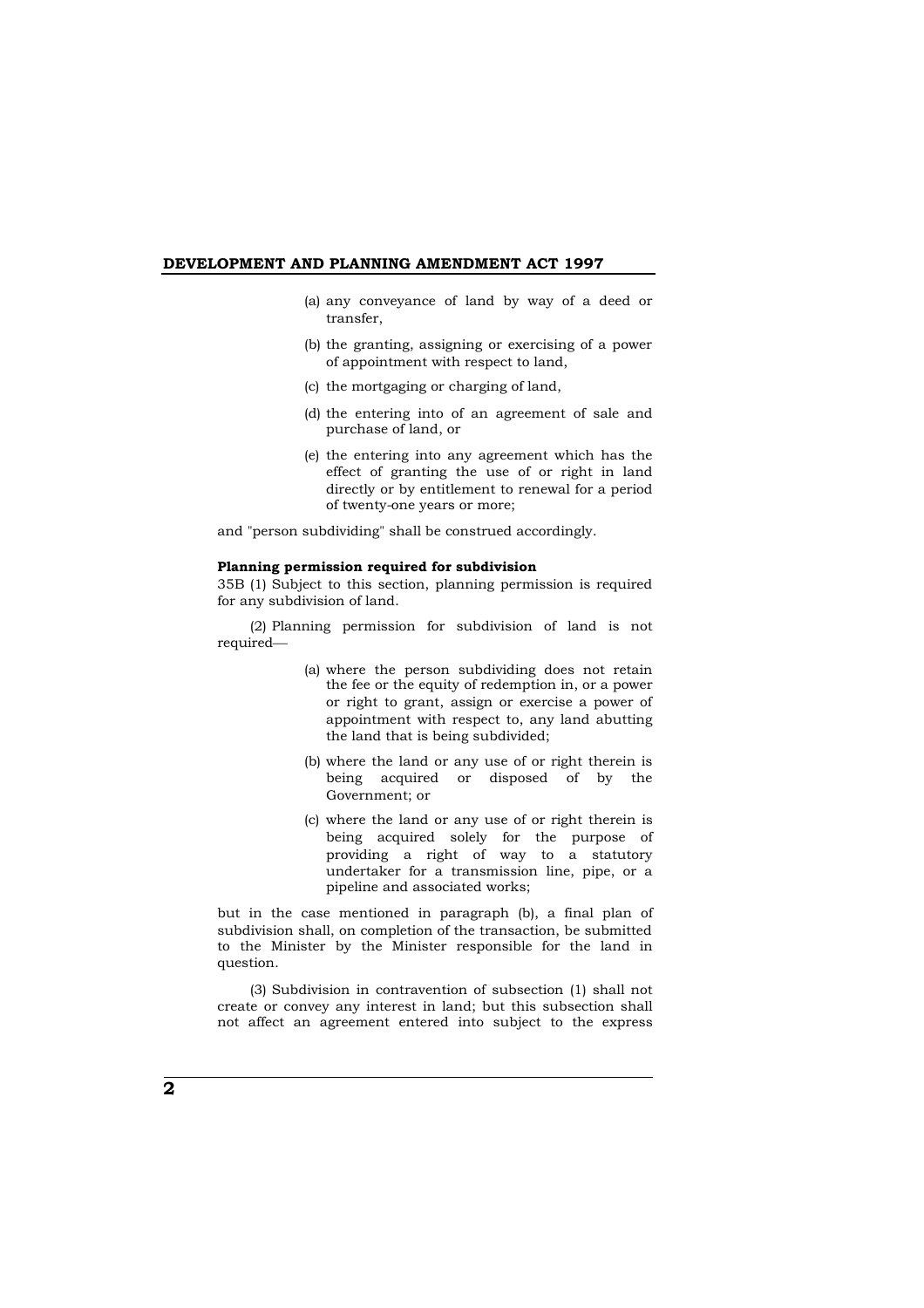condition contained therein that such agreement is to be effective only if planning permission is obtained.

### **Application for planning permission to subdivide**

35C (1) Application may be made in such manner as may be prescribed by the rules for planning permission to subdivide land.

(2) In considering an application for planning permission under this section, the Board shall have regard to such of the following as may be relevant—

- (a) whether the plan conforms to the development plan for the area;
- (b) whether the proposed subdivision is premature or necessary in the public interest;
- (c) the suitability of the land for the purposes for which it is to be subdivided;
- (d) the number, width, location and proposed grades and elevations of roads, and the adequacy thereof, and the roads linking the roads in the proposed subdivision with the established road system in the vicinity, and the adequacy thereof;
- (e) the dimensions and shape of any lots of land;
- (f) the restrictions or proposed restrictions, if any, on the land, buildings and structures proposed to be erected thereon and the restrictions, if any, on adjoining lands;
- (g) the conservation of the visual amenities of the area;
- (h) the adequacy of utilities and services;
- (i) the area of land, if any, within the subdivision that, exclusive of highways, is to be conveyed or dedicated for public or community purposes.

(3) The Board may impose such conditions on the grant of planning permission as in its opinion are advisable.

(4) Without restricting in any way whatsoever the generality of subsection (3), the Board may, in particular, impose as a condition when the subdivision abuts on an existing road that sufficient land, other than land occupied by buildings or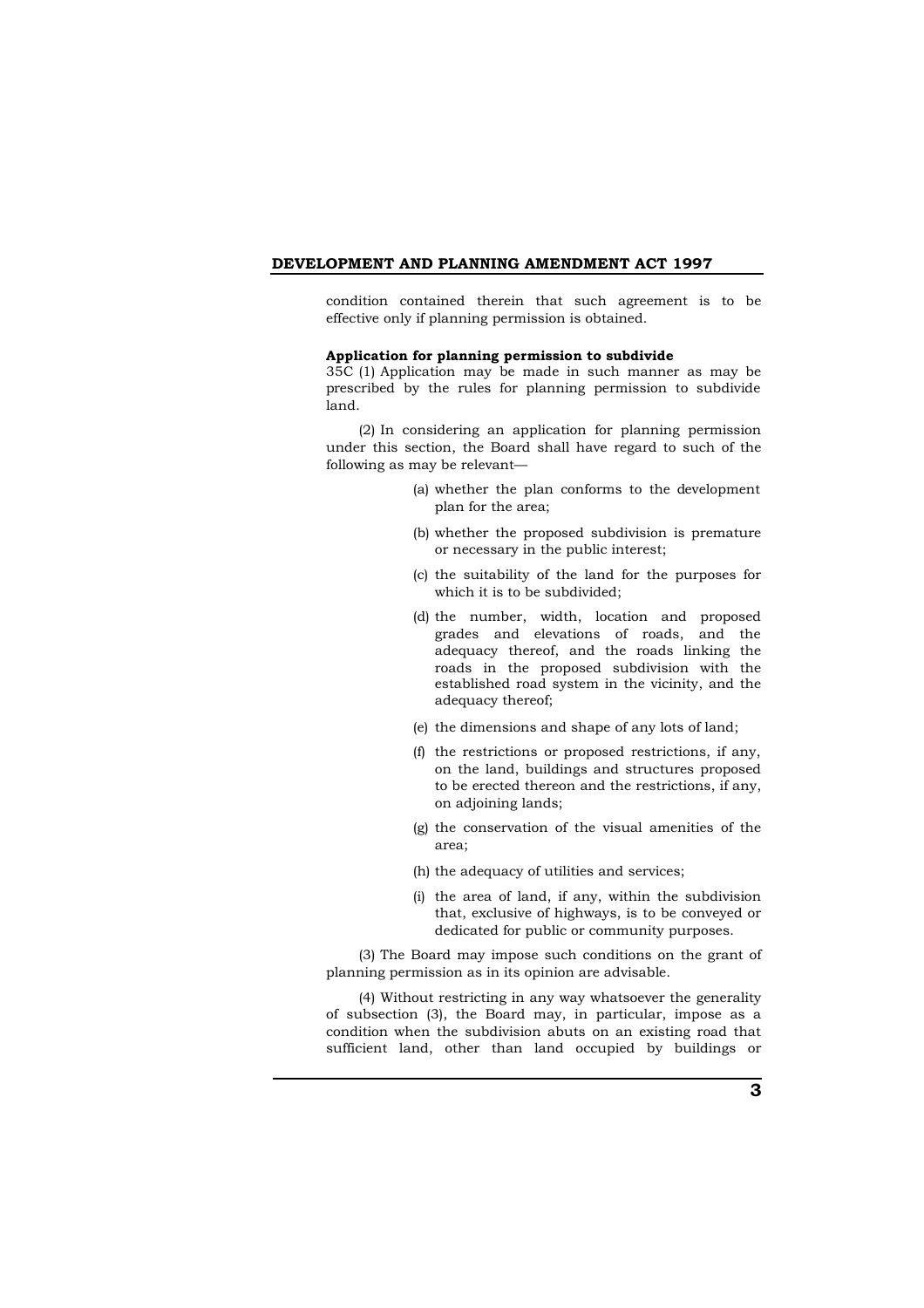structures, shall be dedicated to provide for the widening of the road to such width as the Board, after consulting with the Minister responsible for public roads, considers necessary.

(5) Planning permission for the draft plan of subdivision shall expire at the end of the period of three years beginning with the date of its grant; accordingly, an application for planning permission based on a final plan of subdivision must be submitted within that period.

(6) Part X of this Act shall apply with the necessary modifications in relation to failure to comply with a condition imposed by the Board under subsection (3) or (4) as it applies to failure to comply with any condition subject to which planning permission to develop land was granted.

#### **Registration of planning permission to subdivide**

35D (1) When the Board has granted planning permission based on a final plan of subdivision under section 35C, the Minister shall register that plan on the register kept under section 22.

(2) Planning permission by reference to a registered plan of subdivision shall continue to have effect until superseded by the registration under subsection (1) of any subsequent plan relating to the same land.

(3) But a registered plan of subdivision which indicates details of any planning permission

- (a) previously registered under subsection (1), or
- (b) deemed by section 5(2) of the Development and Planning Amendment Act 1997 to have been so registered,

shall not have the effect of superseding any such permission."

### **Minor and consequential amendments and repeals in 1974 Act**

3 (1) In section 1 of the 1974 Act (interpretation)

- (a) in the definition of "registered plan of subdivision", for "section 36(6)" there shall be substituted "section 35D(1)"; and
- (b) for the definition of "subdivide", there shall be substituted
	- " "subdivision" has the meaning given by section 35A".

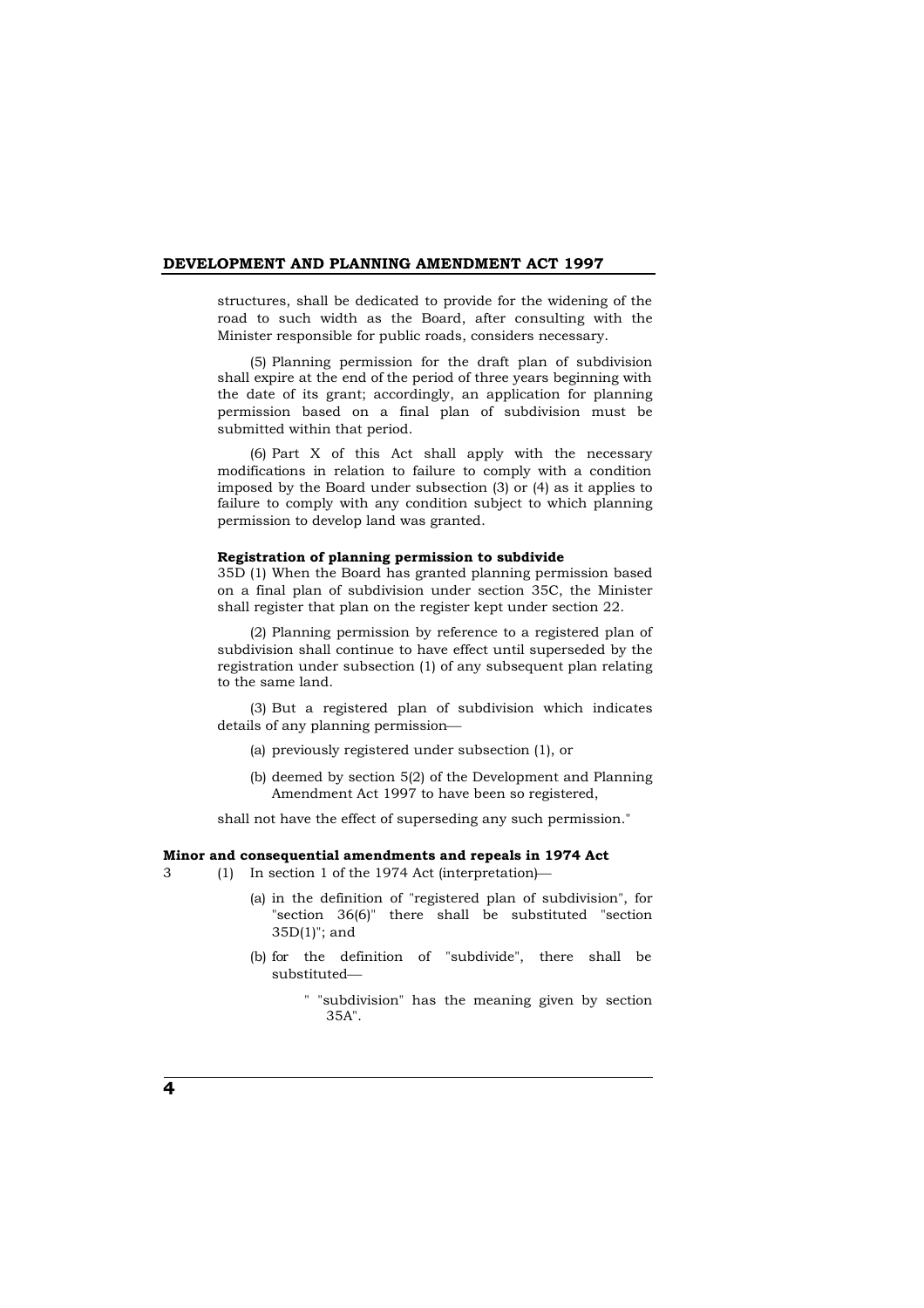(2) At the end of section 14(2) of the 1974 Act (development not requiring planning permission) there shall be added

> "(g)the carrying out of any works required in relation to the laying of roads and installation of services in accordance with a final plan of subdivision registered under section 35D."

(3) In section 22 of the 1974 Act (register of applications and decisions) in subsection (1)(a)(ii) (compensation), for "Part VI" there shall be substituted "Part VII".

- (4) The following provisions of the 1974 Act
	- (a) in section 37 (more than one building on land prior to 3 August 1965), paragraph (b) and the word "and" immediately preceding it; and
	- (b) section 38 (subdivisions approved before June 1974),

shall cease to have effect and are hereby repealed.

(5) In section 39 of the 1974 Act (certain subdivisions not to require planning permission) for the words "is a part of a building to which no land, other than parts of the same building, are appurtenant" there shall be substituted, and deemed always to have been substituted, the words "consists only of part of a building (and no other land)".

(6) In section 40 of the 1974 Act (certain persons not affected by section 35)

- (a) in subsection (1), for "section 35" there shall be substituted "section 35B";
- (b) in the definition of "interest" in subsection (2), for "section  $35(1)(b)$ , or section  $35(2)(a)$ " there shall be substituted "section 35B(1)(a)"; and
- (c) in the definition of "sell" in subsection (2), for "section 35(1) or (2)" there shall be substituted "section 35A".

(7) In section 41 of the 1974 Act (sale of pre-1974 lots not to require approval), for "section 35" there shall be substituted "section 35B".

(8) For section 42 of the 1974 Act there shall be substituted

**"Retroactive effect of planning permission in certain cases** 42 (1) Notwithstanding section 35B(3), where—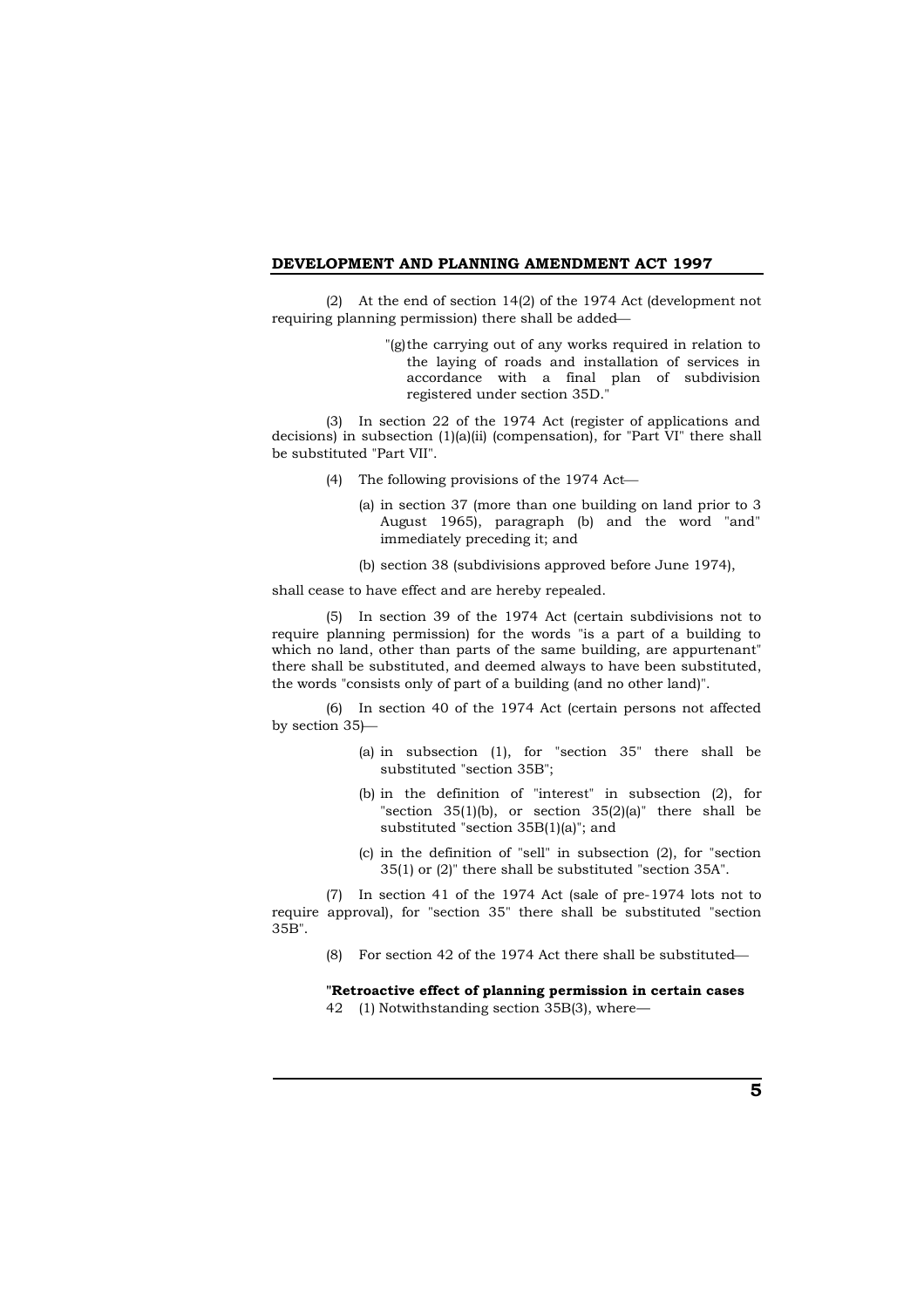- (a) any person agrees to sell, or purports in good faith to sell, land in relation to whose sale planning permission for subdivision is required; and
- (b) the agreement or purported sale would be lawful and effective if such planning permission had been granted; and
- (c) such planning permission is granted after the agreement has been made or the purported sale has taken place,

the grant of planning permission shall operate to make the agreement or purported sale valid and effectual for all purposes.

(2) Where planning permission affects land by virtue of subsection (1), it shall have effect as provided in that subsection in relation to any transaction made in relation to the land, whether so made before or after the grant of planning permission and by whomever so made."

#### **Other consequential amendments**

4 (1) In section 64 of the Condominium Act 1986 (application of 1974 Act), for subsection (2) there shall be substituted

> "(2) The creation of units as part of the development of land as a condominium under this Act and any transfer or grant of a lease relating to such a unit

- (a) are not subdivisions of land within the meaning of section 35A of the 1974 Act; and accordingly
- (b) are not restricted or controlled by anything in section 35B of that Act."

(2) In Head 16 of the Schedule to the Government Fees Regulations 1976 (which relates to the 1974 Act)

- (a) in paragraph  $(3)(f)$ , for "section  $36(6)$ " there shall be substituted "section 35D(1)"; and
- (b) in the definition of "Final plan" in paragraph 2 of the Notes, for "section 36(5)" there shall be substituted "section 35C(6)";

but the amendment of the 1976 Regulations by this subsection shall not prevent their further amendment by subordinate legislation.